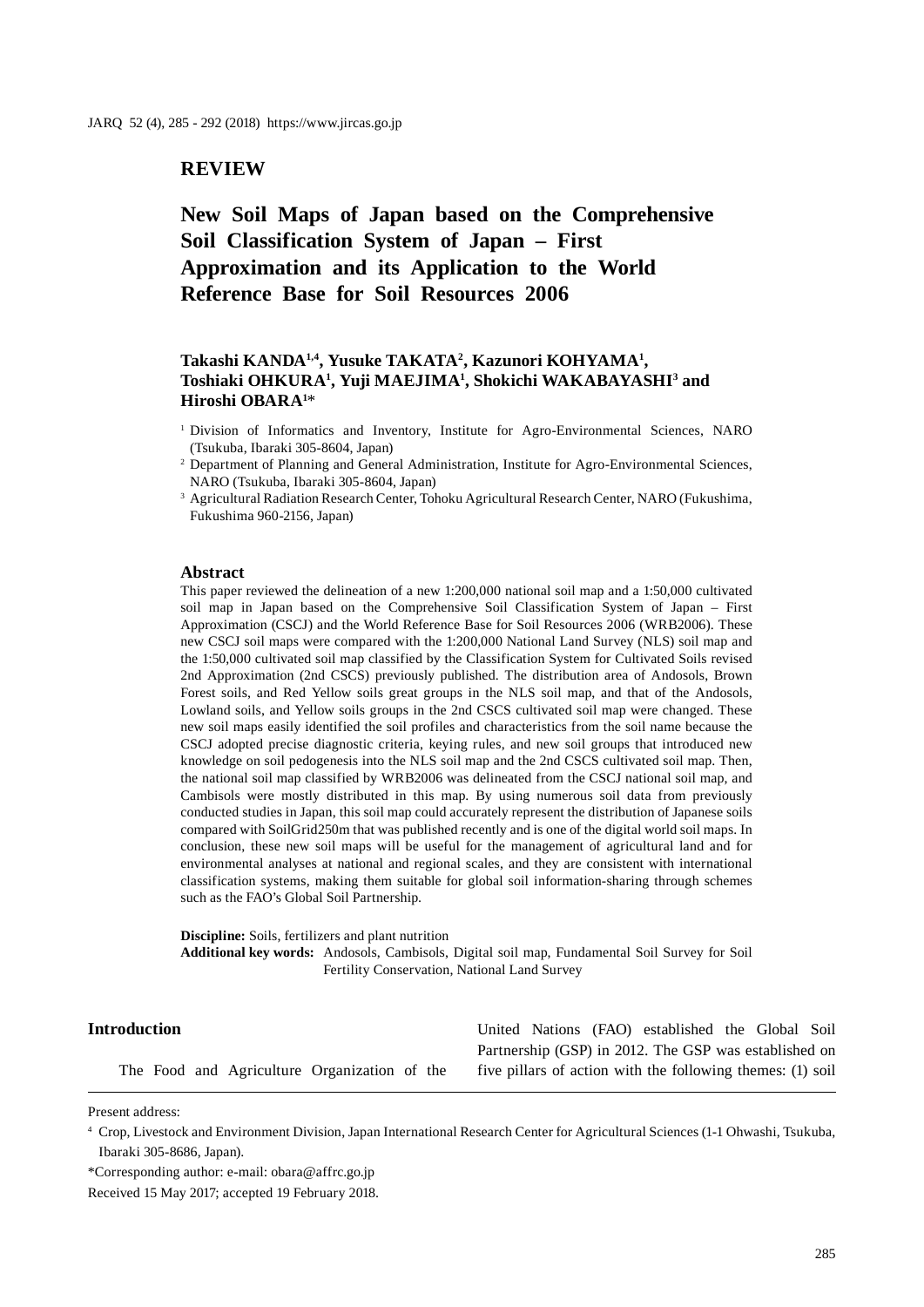management; (2) awareness raising; (3) research; (4) information and data; and (5) harmonization (GSP 2012). The main aim of Pillar 4 is to "provide a common soil data and information platform responding to various users' needs at global, regional, national and local scales," such as the Digital Soil Map of the World (GSP 2014). Digital soil maps have been used for various research efforts, such as estimating the distributions of soil organic carbon stock (de Brogniez et al. 2015, Nanko et al. 2017) and soil erosion (Panagos et al. 2014, 2015). Digital soil maps are an essential resource for sharing soil information and resolving environmental problems.

In Japan, two sets of digital soil maps have been published. One is the National Land Survey (NLS) soil map (1:200,000 and 1:500,000), which covers the whole country and is available on the website of the Ministry of Land, Infrastructure, Transport and Tourism (http://nrbwww.mlit.go.jp/kokjo/inspect/landclassification/ download/). The other is the 1:50,000 Cultivated Soil Map of Japan, which is published by the National Institute for Agro-Environmental Sciences (Takata et al. 2009, Takata et al. 2011).

The digital 1:200,000 NLS soil map is a digitized version of the national soil maps published by NLS during the period 1970-1979. The NLS soil maps were delineated using the cultivated soil maps and forest soil maps, which were prepared separately using different soil classifications (the Classification System for Cultivated Soils revised 2nd Approximation [2nd CSCS; Third Division of Soils 1983] and the Classification of Forest Soils in Japan [1975] [Forest Soil Division 1976]) to facilitate management of each land use (agriculture and forestry) (National Committee for Soil Science and Plant Nutrition, Science Council of Japan 2004). The same soil could therefore be classified by a different name under different land uses, which is clearly a problem when extending soil-based information across the landscape for purposes other than forest or agricultural management. Subsequently, the Fourth Committee for Soil Classification and Nomenclature of the Japanese Society of Pedology created the Unified Soil Classification System of Japan - 2nd Approximation (USCJ; Japanese Society of Pedology 2003). Although the USCJ was independent of land use, it was not suited to preparing large-scale soil maps because the soil types were not defined in a way that enabled the mapping unit to be divided into a lower category than soil subgroups (i.e., soil series groups). Although a national soil map based on this classification was created (Kanno et al. 2008), major parts of the map were simply translated from the NLS soil map, and the map was not digitized. This map is therefore not readily applicable to environmental analysis

The digital cultivated soil map is a digitized version of the cultivated soil maps prepared by the Fundamental Soil Survey for Soil Fertility Conservation during the period 1959-1976. However, the mapping units were based on 2nd CSCS. Subsequently, the 3rd CSCS (Cultivated Soil Classification Committee 1995) was published to meet increasing demands for soil classification and soil maps to contribute to the environmental sciences and to reflect the ongoing accumulation of soil information. However, no digital soil map based on this classification system has yet been made available. Therefore, the only digitally published cultivated soil map, based on the 2nd CSCS, did not reflect the new information on soil genesis that was incorporated into the 3rd CSCS, such as the Nonallophanic Andosols, which require careful management because of their strong acidity (Kubotera et al. 2015).

Therefore, Obara et al. (2011) published the Comprehensive Soil Classification System of Japan – First Approximation (CSCJ). This classification system integrated the USCJ and 3rd CSCS, so it enabled soils to be classified independently of land use, and it is suitable for creating large-scale soil maps by defining soil series for use as mapping units. This classification system is also easily translated into international soil classification systems such as the World Reference Base for Soil Resources 2006 (WRB2006; IUSS Working Group WRB 2006) and the Soil Taxonomy 2010 (Soil Survey Staff 2010) (Obara et al. 2015).

From this background, we delineated a new 1:200,000 national soil map and 1:50,000 cultivated soil map in Japan based on CSCJ and WRB2006. This paper presents an overview of the recent development of CSCJ and WRB2006 maps in Japan and illustrates their significance of usability for the international science community.

# **Creation of a national soil map of Japan based on the Comprehensive Soil Classification System of Japan – First Approximation**

The 1:200,000 NLS soil map of Japan was delineated using different classification systems for cultivated land and for forested areas. Consequently, soils derived from volcanic ash were classified differently under the different land uses. Therefore, this soil map could not be used to evaluate the national inventory of soil organic carbon because the mapping units did not accurately reflect past volcanic ash fallout, which strongly influences soil organic carbon content (Imaya et al. 2010). Kanda et al. (2016a) created a 1:200,000 CSCJ soil map of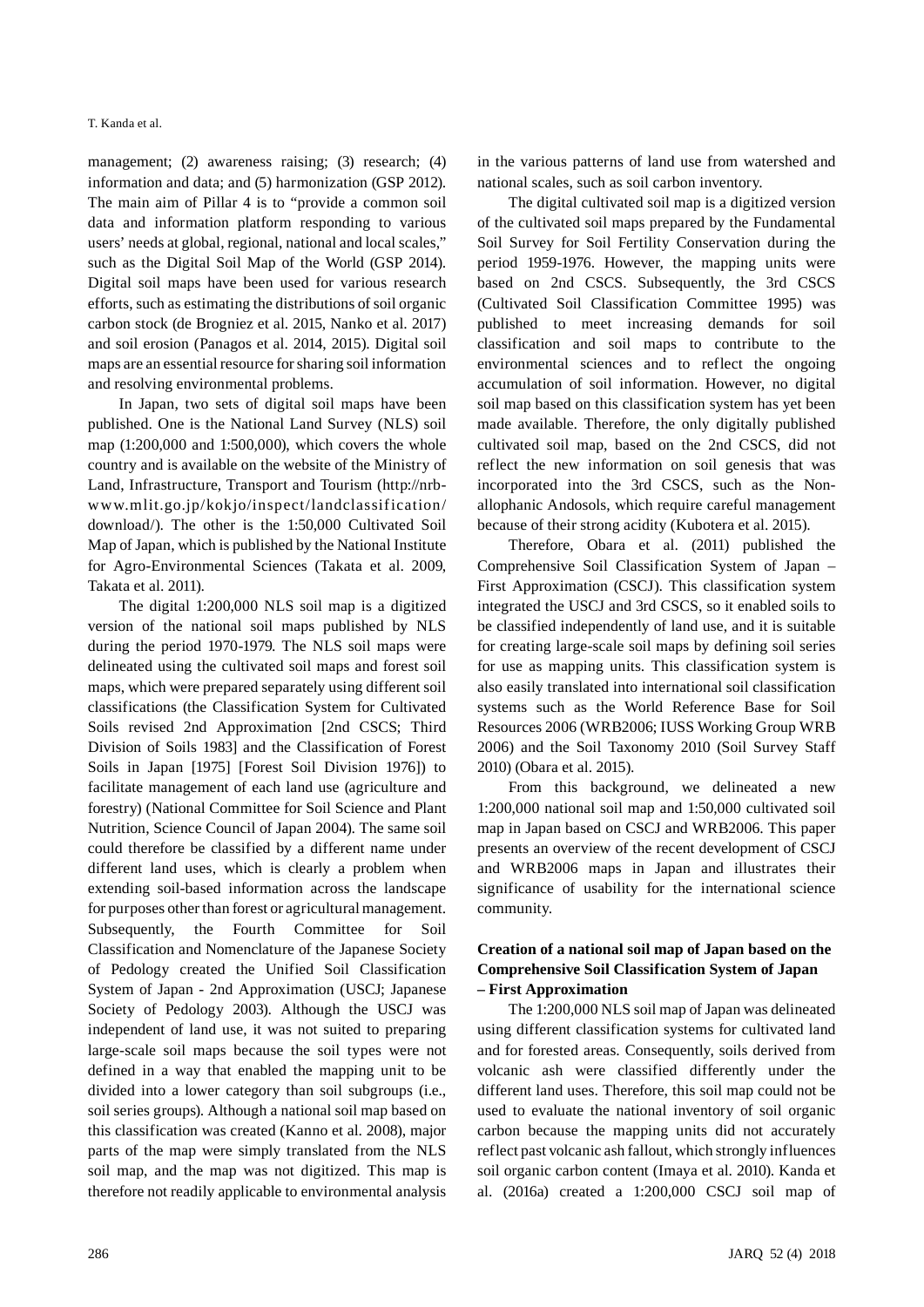Hokkaido as a first step toward preparing a CSCJ national soil map, using a database of existing soil profile information (e.g., Okuda et al. 2007, Takahashi and Higashi 2013), and an additional soil survey in forested areas to reinterpret the NLS soil map of this region. Large areas of NLS Brown Forest soils distributed in the southern volcanically active part of Hokkaido were classified as Allophanic Andosols in the CSCJ soil map. However, in northern Hokkaido, large areas of Brown Forest soils were retained as Brown Forest soils but in some cases were classified as Non-allophanic Andosols. Following the preparation of the Hokkaido map, Kanda et al. (2016b) created a similar CSCJ soil map for the Hokuriku and Chubu regions. Although they have less volcanic activity than Hokkaido, these regions are suggested to have a wider distribution of Andosols than the NLS soil map indicates, because the soils contained more than 1,500 mg  $P_2O_5$  100 g<sup>-1</sup> of phosphate adsorption coefficient (this value is one of the criteria of Andosols in CSCJ) distributed within the Brown Forest soils area in the NLS soil map (Takahashi and Higashi 2013, Toyama prefecture 1976, 1977, 1978). Consistent with these studies, the area of Andosols (mainly Non-allophanic Andosols) increased from 5% of the region in the NLS soil map to 27% in the CSCJ soil map, whereas that of Brown Forest soils decreased from 63% (NLS) to 31% (CSCJ).

As has been pointed out, it was difficult to distinguish Andosols classified by USCJ within Brown Forest soils area in NLS soil map (Kanno et al. 2008) because of lack of data about phosphate adsorption capacity or acid oxalate soluble Fe and Al in forest soils (Imaya 2014). However, our reviewed studies above could distinguish using existing soil profile information from that in published papers and additional soil surveys in forested areas. Therefore, soil groups in Andosols were mainly divided into Allophanic Andosols and Nonallophanic Andosols in these regions. It was thought that Allophanic Andosols in the southern part of Hokkaido contained noncrystalline minerals such as allophane and imogolite generated from fresh volcanic ash after Holocene, while Non-allophanic Andosols were distributed in northern parts of Hokkaido, Chubu and Hokuriku regions where volcanic ash before Holocene was accumulated due to decrease of the above minerals and contamination of aeolian dust (Saigusa et al. 1992, Matsuyama et al. 1994, Fujita et al. 2007, Okuda et al. 2007).

Obara et al. (2016a) applied similar methods as Kanda et al. (2016a,b) to create the CSCJ National Soil Map of Japan at a scale of 1:200,000 (Fig. 1). In this map, Andosols are the dominant soil great group, followed by Brown Forest soils, Lowland soils and Red-Yellow soils. The area of the Andosols increased from 16% in the NLS soil map to 31% in the CSCJ soil map, and that of the Red-Yellow soils increased from 3% to 10%. Conversely, the area of Brown Forest soils decreased from 53% in the NLS soil map to 30% in the CSCJ soil map. The areas of Andosols increased in the regions of Hokkaido, Kanto, and Hokuriku where many volcanoes were distributed relative to other regions because new criteria of Andosols such as the phosphate adsorption coefficient were introduced, while criteria of the Red-Yellow soils increased in the Kinki, Chugoku, and Shikoku regions because soil colors such as brown and yellow, which was one of the criteria in Red-Yellow soils, were clearly distinguished. On the other hand, the distribution area of Organic soils, Podozols and Lowland soils did not show a big difference between NLS and CSCJ soil maps.

# **Development of a 1:50,000 cultivated soil map of Japan based on the Comprehensive Soil Classification System of Japan - First Approximation**

The 1:50,000 CSCJ cultivated soil map of Japan was created using soil profile data records from the Fundamental Soil Survey for Soil Fertility Conservation and digital soil maps combining 2nd CSCS (Japan Soil Association 2005, Takata et al. 2011) and 3rd CSCS cultivated soils map (Takahashi 2013).

Wakabayashi et al. (2014) reclassified 868 soil profiles of the Fundamental Soil Survey for Soil Fertility Conservation according to the CSCJ, and compared the reclassification results with the original soil groups of the 2nd CSCS in two areas (Tochigi and Gunma prefectures in the Kanto region, Aichi and Mie prefectures in the Tokai region). Half the profiles classified as Wet Andosols, Brown Forest soils, Gray Upland soils, and Yellow soils in the 2nd CSCS were not classified in the corresponding soil groups of the CSCJ because the definitions of these soils had changed between the two classification systems. In the CSCJ, the soil groups and their diagnostic horizons and characteristics were clearly defined using analytical values and morphological properties similar to those used in the WRB2006. Wakabayashi et al. (2014) created CSCJ cultivated soil maps for above areas and found that volcanic ash soils in the Kanto region, which were described only as Andosols in the original 2nd CSCS cultivated soil map, were divided between Andosols (Vitric Andosols, Allophanic Andosols) and Volcanogenous Regosols in the CSCJ cultivated soil map. In addition, the Yellow soils group in the original 2nd CSCS cultivated soil map was eliminated in the CSCJ cultivated soil map and was replaced with several new soil groups, including Brown Forest soils,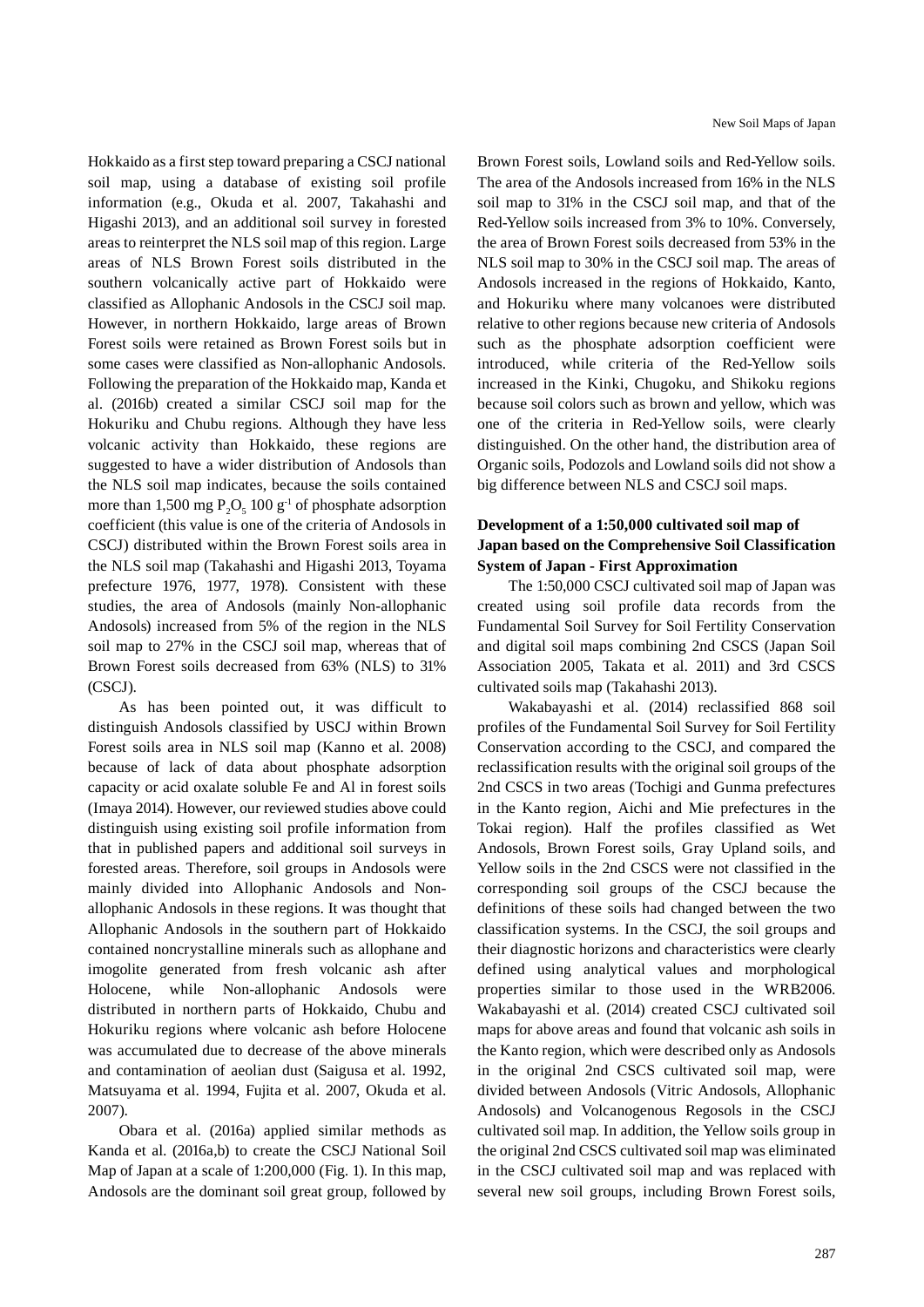Pseudo-gley soils, and Argic Red-Yellow soils (for examples, see the results for Aichi prefecture in Fig. 2A).

Kanda et al. (2017) created the CSCJ cultivated soil map for the remaining regions of Japan using the same methods as Wakabayashi et al. (2014) and estimated the occupancy rate of each soil great group of the CSCJ for the whole cultivated area of Japan. The largest area of distribution was the Lowland soils (47%), followed by Andosols (29%), which totaled 76% of the total cultivated area in Japan.

In the Lowland soils great group of the CSCJ cultivated soil map, the Gray Lowland soils group occupied the largest area. However, in the 2nd CSCS cultivated soil map, the Gley Lowland soils group was the largest. Unlike the 2nd CSCS, the 3rd CSCS and the CSCJ contained the Lowland Paddy soils group and Regosolic Lowland soils group in the Lowland soils great group, and the Gley Lowland soils group in the 2nd CSCS was divided into following three soil groups respectively exhibiting groundwater aquic feature (Gley Lowland soils), irrigation water aquic feature (Lowland Paddy soils), and neither feature (Regosolic Lowland soils) in the CSCJ. By these changes, the soil profiles and the characteristics could be easily identified from the soil name.

In the Andosols great group of the CSCJ, both the Allophanic Andosols and Non-allophanic Andosols groups were new additions. In the CSCJ cultivated soil map, the Allophanic Andosols group comprised 59% of the area of the Andosols great group, whereas the Nonallophanic Andosols group occupied only 6%. Identifying the area of the Non-allophanic Andosols group is useful for horticultural management, because it has a very different acid reaction from the Allophanic Andosols group (Fig. 2B).

### **Creation of soil map of Japan based on the World Reference Base for Soil Resources 2006**

Obara et al. (2016b) created a 1:200,000 WRB2006 national soil maps of Japan by translating the mapping



**Fig. 1. The 1:200,000 soil map of Japan based on the Comprehensive Soil Classification System of Japan – First Approximation (CSCJ).**

(The color of each Soil Great Group in this soil map was modified from Obara et al. (2016a).)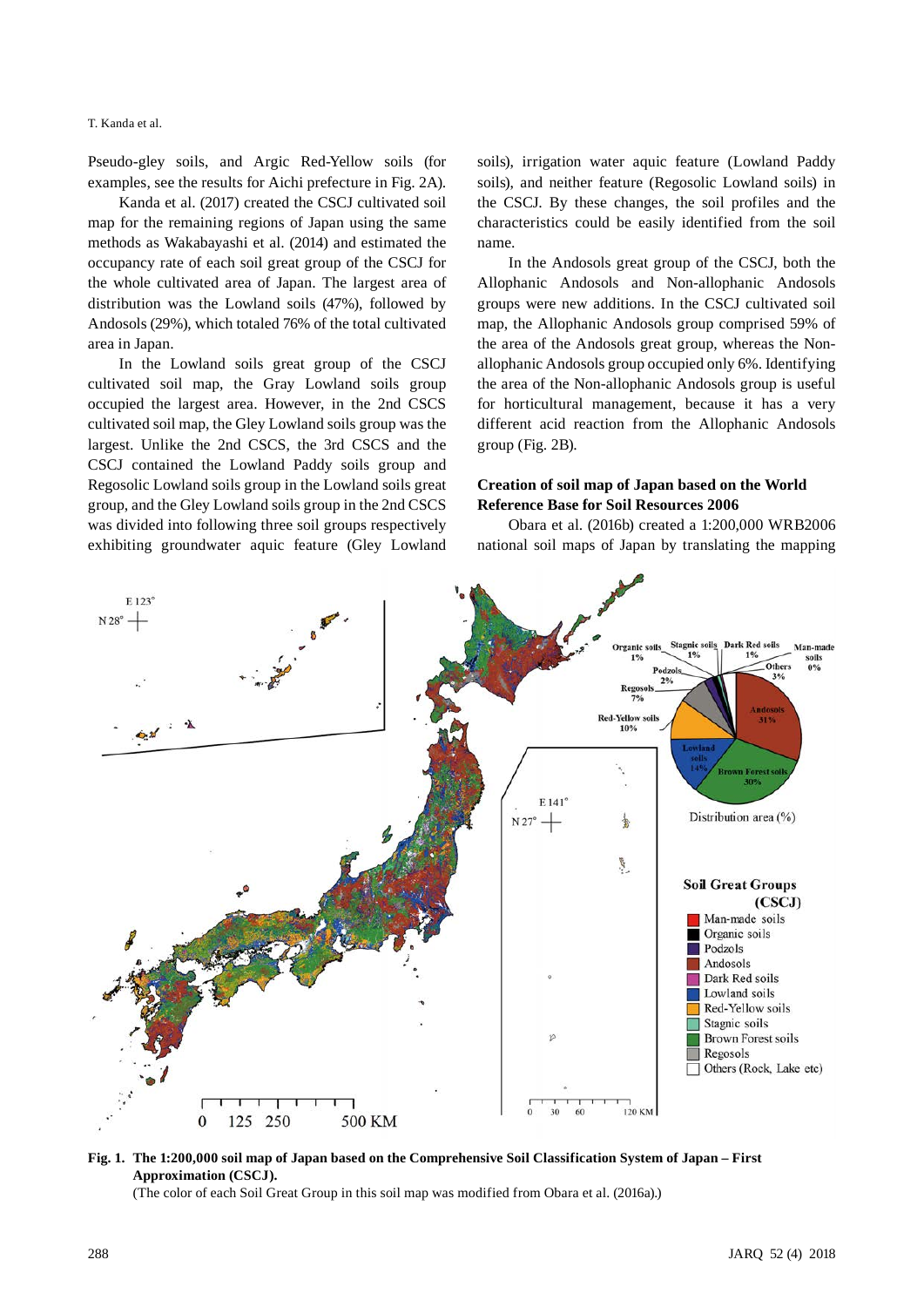units of their CSCJ national soil map using a list of correlations between the two classification systems (Obara et al. 2011). The soil groups of the CSCJ are for the most part easily translatable into those of international soil classification systems such as the WRB2006 and Soil Taxonomy 2010. However, some soil groups and subgroups in the CSCJ do not correlate with a single soil group of the WRB2006 because of differences in definition. For example, Argic Dark Red soils and Argic Red-Yellow soils of the CSCJ correlate with several reference soil groups (Alisols, Acrisols, Luvisols, and Lixisols) of the WRB2006 because the CSCJ definitions do not refer to the activity of clay minerals and base saturation contained in WRB2006. In these cases, the reference soil groups of the WRB2006 were determined from soil profile data collected by the Fundamental Soil Survey for Soil Fertility Conservation. The exercise clearly demonstrated that soils with low-activity clay were dominant in western Kyushu and in Aichi and

Shizuoka prefectures, whereas soils with high-activity clay were dominant in other regions. Thus, Argic Dark Red soils and Argic Red-Yellow soils of the CSCJ were translated to Acrisols in western Kyushu, Aichi, and Shizuoka prefectures and to Alisols in all other regions.

Cambisols were the most abundant reference soil group in the WRB2006 national soil map of Japan, followed by Andosols and Fluvisols (Fig. 3). At 38% of the area, the distribution of Cambisols in the WRB2006 national soil map was greater than that of Brown Forest soils in the CSCJ national soil map (30%), primarily because Cambic Red-Yellow soils of the CSCJ national soil map, which are distributed mainly in the Kinki, Chugoku, and Shikoku regions, were correlated with Cambisols.

Recently, Hengl et al. (2017) created SoilGrid250m, a digital world soil map that can display soil class distribution for either WRB2006 or Soil Taxonomy systems. This soil map can be downloaded from the



**Fig. 2. The 1:50,000 cultivated soil maps of (A) Aichi and (B) Aomori prefectures according to the Classification System for Cultivated Soils revised 2nd Approximation (2nd CSCS) and the Comprehensive Soil Classification System of Japan – First Approximation (CSCJ).**

(The color of each Soil Group in these soil maps were modified from Wakabayashi et al. (2014) and Kanda et al. (2017).)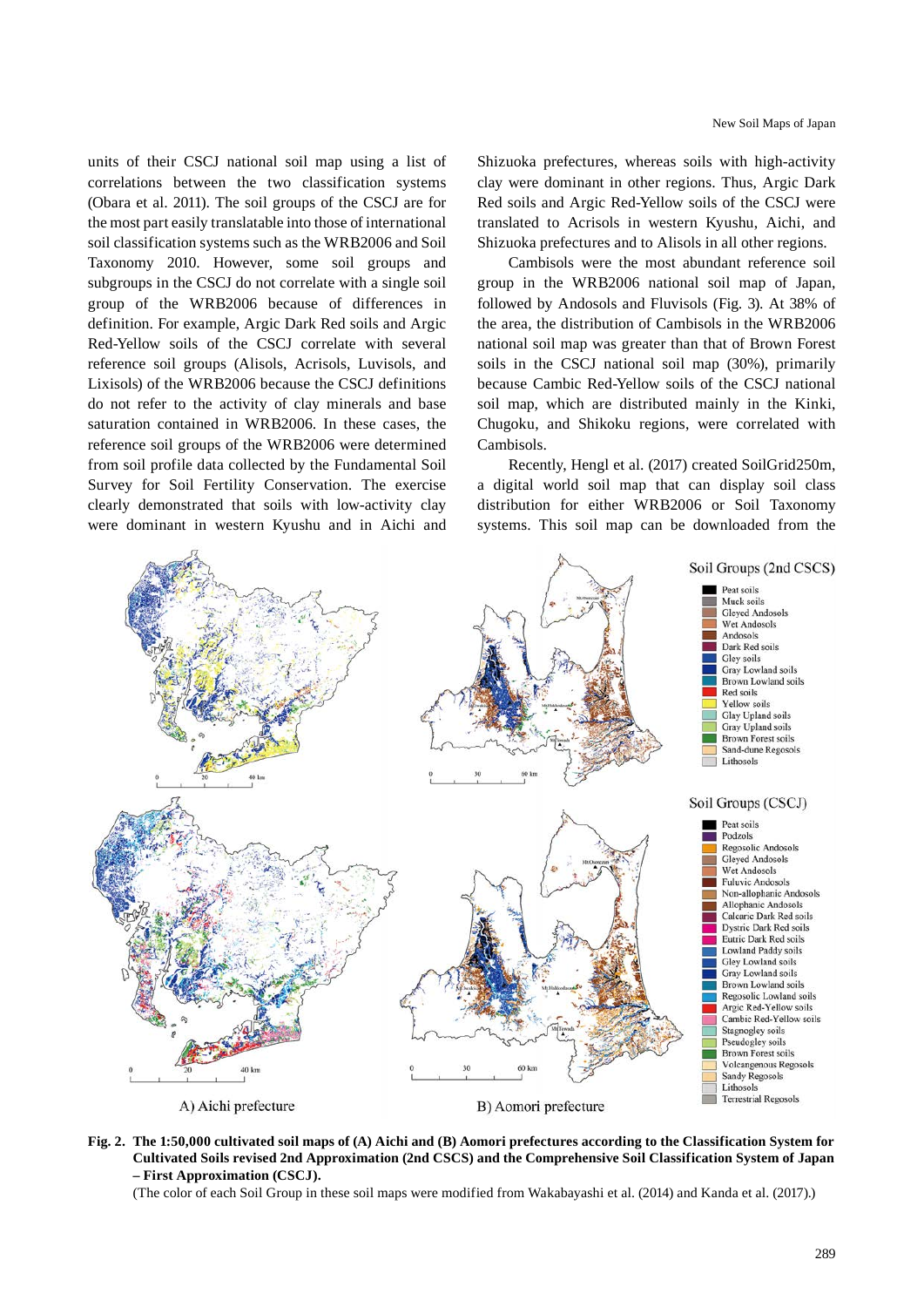website of the International Soil Reference and Information Center (https://soilgrids.org/#/?layer=geono de:taxnwrb\_250m). According to this map described by WRB2006, Podzols are the dominant reference soil group in northern Japan and Cambisols are widely distributed from central to southern Japan, which is in some disagreement with the CSCJ national soil map. The CSCJ national soil map is based on data collected from many soil profiles over a long period of time in contrast with the number of profile in Japan (about 40 profiles) used in SoilGrid250m, and therefore represents a more accurate distribution of soil groups than the SoilGrid250m.

### **Conclusion**

The CSCJ, the latest soil classification system in Japan, has been successfully applied to the large-scale cultivated soil map (1:50,000) and easily translated to the major international classification system, the WRB. The new soil maps based on the CSCJ can be applied not only to the management of agricultural land, but also to environmental analyses at national and regional scales. Moreover, when translated to the WRB2006, the 1:200,000 CSCJ national soil map can contribute to the global soil information systems developed by the GSP. To support the continued development of the national soil maps, the historical data such as the Fundamental Soil Survey for Soil Fertility Conservation and the National Land Survey should be preserved and extended, and a national database should be established for the development of digital soil maps. Presently, these CSCJ soil maps have been released as the Japan soil inventory on the website of the Institute for Agro-Environmental Sciences, NARO (http://soil-inventory.dc.affrc.go.jp/), and the data of CSCJ soil maps has been also opened. We hope that CSCJ and new soil maps will become a common classification and that soil maps in Japan will be used by many people.



**Fig. 3. The 1:200,000 soil map of Japan with mapping units based on the reference soil groups of the World Reference Base for Soil Resources 2006 (WRB2006) translated from a map based on the Comprehensive Soil Classification System of Japan – First Approximation.**

(The color of each Reference Soil Group in this soil map was modified from Obara et al. (2016b).)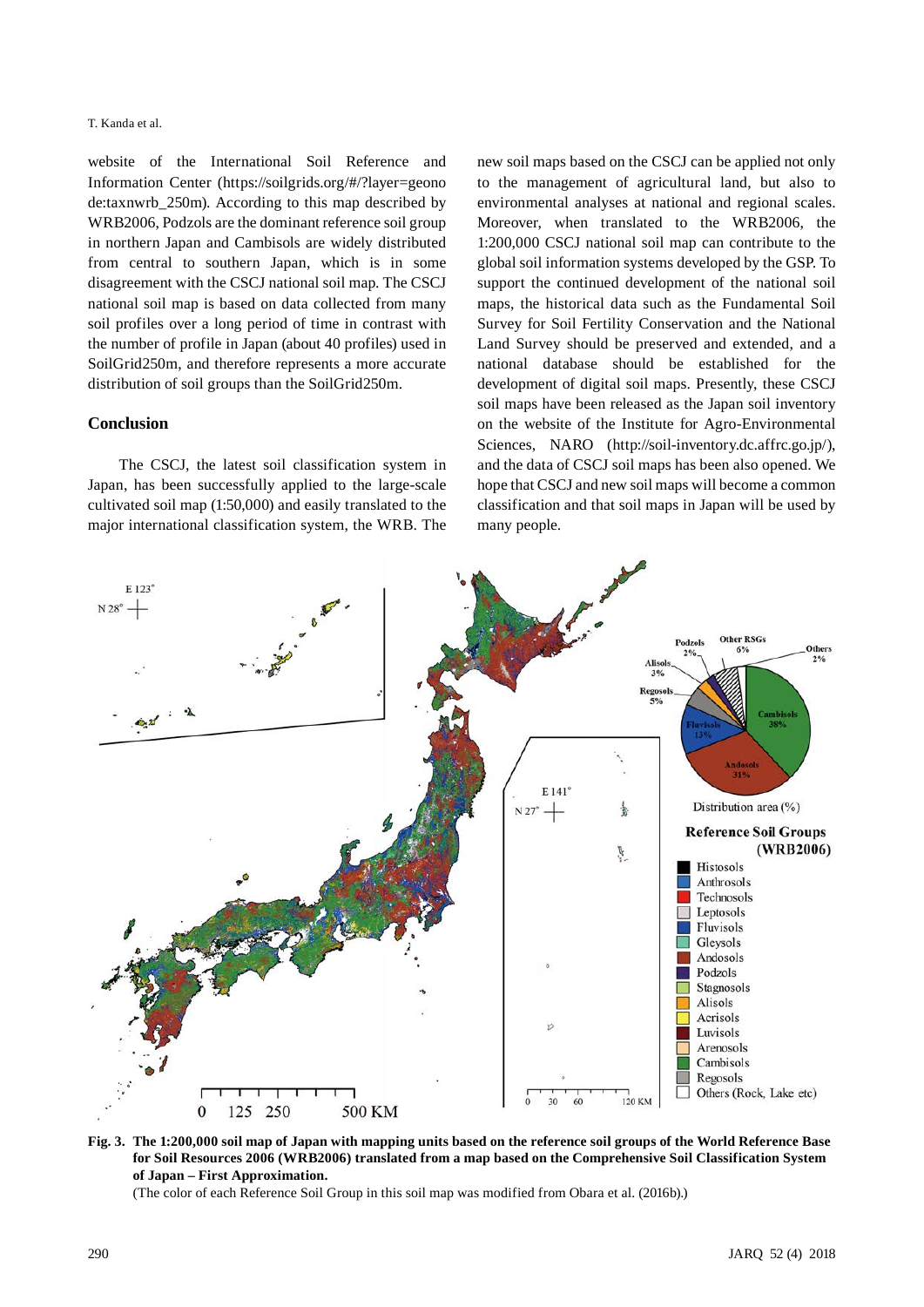### **References**

Cultivated Soil Classification Committee (1995) Classification of Cultivated Soils in Japan - Third Approximation. *Miscellaneous Publication of the National Institute of Agro-Environmental Sciences*, **17**, 1-79 [In Japanese].

- de Brogniez, D. et al. (2015) A map of the topsoil organic carbon content of Europe generated by a generalized additive model. *European Journal of Soil Science*, **66**, 121- 134.
- Forest Soil Division (1976) Classification of forest soils in Japan (1975). *Bulletin of the Government Forest Experiment Station*, **280**, 1-28 [In Japanese with English summary].
- Fujita, T. et al. (2007) Influence of eolian dust brought from northern Asia continent on the parent materials in a finetextured soil developed on the bedrock of the tertiary rock near cape Saruyama, in Noto peninsula, central Japan. *Pedologist*, **51**, 97-103 [In Japanese with English summary].
- Global Soil Partnership (2012) *Terms of Reference of the Global Soil Partnership (GSP)*. FAO, Rome, Italy.
- Global Soil Partnership (2014) *Plan of Action for Pillar Four of the Global Soil Partnership*. FAO, Rome, Italy.
- Hengl, T. et al. (2017) SoilGrids250m-Global gridded soil information based on machine learning, *PLOS ONE*, **12**, e0169748.
- Imaya, A. (2014) Outline and current task of classification of forest soil in Japan. *In* Soil classification and inventory. ed. Japanese Society of Soil Science and Plant Nutrition, Hakuyusya, Tokyo, Japan, 31-56.
- Imaya, A. et al. (2010) Volcanic ash additions control soil carbon accumulation in brown forest soils in Japan. *Japanese Journal of Soil Science and Plant Nutrition*, **56**, 734-744 [In Japanese with English summary].
- Institute for Agro-Environmental Sciences, NARO. *Soil inventory in Japan*. http://soil-inventory.dc.affrc.go.jp/ [In Japanese].
- International Soil Reference and Information Center. *SoilGrids.*  https://soilgrids.org/#/?layer=geonode:taxnwrb\_250m.
- IUSS Working Group WRB (2006) *World reference base for soil resources 2006*. World Soil Resources Reports No. 103, FAO, Rome.
- Japan Soil Association (2005) *The database of soil information created from the Fundamental Soil Survey for Soil Fertility Conservation*. Japan Soil Association, Tokyo [In Japanese].
- Japanese Society of Pedology (2003) *Unified Soil Classification System of Japan - Second Approximation (2002)*. Hakuyusha, Tokyo [In Japanese].
- Kanda, T. et al. (2016a) Soil map of Hokkaido developed with the Comprehensive Soil Classification System of Japan, First Approximation: change of Andosols distribution area in forest. *Japanese Journal of Soil Science and Plant Nutrition*, **87**, 184-192 [In Japanese with English summary].
- Kanda, T. et al. (2016b) New soil maps of Hokuriku and Chubu district (1:200,000) - Comparison the Comprehensive soil classification system of Japan First Approximation with Unified soil classification system of Japan (2nd Approximation). *Pedologist*, **60**, 14-31 [In Japanese with English summary].
- Kanda, T. et al. (2017) Development of the 1:50,000 digital soil map of cultivated soil in Japan according to the Comprehensive Soil Classification System of Japan - First

Approximation. *Japanese Journal of Soil Science and Plant Nutrition*, **88**, 29-34 [In Japanese].

- Kanno, H. et al. (2008) Soil regions map of Japan based on a reclassification of the 1:1 million soil map of Japan (1990) according to the unified soil classification system of Japan - Second approximation (2002). *Pedologist*, **52**, 129-133 [In Japanese].
- Kubotera, H. et al. (2015) Properties of the surface horizon of nonallophanic Andosols on the Kuju Plateau and the northern Aso somma, Kyushu. *Japanese Journal of Soil Science and Plant Nutrition*, **86**, 17-23 [In Japanese with English summary].
- Matsuyama, N. et al. (1994) Distribution of Allophanic Andosols and Nonallophanic Andosols in Kanto and Chubu districts. *Japanese Journal of Soil Science and Plant Nutrition*, **65**, 304-312 [In Japanese with English summary].
- Ministry of Land, Infrastructure, Transport and Tourism: *1:200,000 Fundamental Land Conservation Survey*. http:// nrb-www.mlit.go.jp/kokjo/inspect/landclassification/ download/ [In Japanese].
- Nanko, K. et al. (2017) Assessment of soil group, site and climatic effects on soil organic carbon stocks of topsoil in Japanese forests. *European Journal of Soil Science*, **68**, 547-558.
- National Committee for Soil Science and Plant Nutrition, Science Council of Japan (2004) For the conservation of soil resources – A proposal to establish national information center for soil resources. *Japanese Journal of Soil Science and Plant Nutrition*, **75**, 135-140 [In Japanese].
- Obara, H. et al. (2011) Comprehensive soil classification system of Japan - First Approximation. *Bulletin of National Institute for Agro-Environmental Sciences*, **29**, 1-73 [In Japanese with English summary].
- Obara, H. et al. (2015) Outline of the comprehensive soil classification system of Japan - First approximation. *Japan Agricultural Research Quarterly*, **49**, 217-226.
- Obara, H. et al. (2016a) A new soil map of Japan based on the comprehensive soil classification system of Japan - First approximation. *Bulletin of National Institute for Agro-Environmental Sciences*, **37**, 133-148 [In Japanese with English summary].
- Obara, H. et al. (2016b) Application of World Reference Base for Soil Resources 2006 to national soil map (1:200,000) reclassified from the comprehensive soil classification system of Japan First approximation. *Abstracts of the Annual Meeting of the Japanese Society of Soil Science and Plant Nutrition 2016*, **62**, 85.
- Okuda, Y. et al. (2007) Influence of eolian dust brought from the Precambrian area in northern Asia on the parent materials in a fine-textured soil developed on the tertiary rock in Mt. Horyu, Noto peninsula, central Japan. *Pedologist*, **51**, 104-110 [In Japanese with English summary].
- Panagos, P. et al. (2014) Assessing soil erosion in Europe based on data collected through a European network. *Soil Science and Plant Nutrition*, **60**, 15-29.
- Panagos, P. et al. (2015) The new assessment of the soil loss by water erosion in Europe. *Environmental Science and Policy*, **54**, 438-447.
- Saigusa, M. et al. (1992) Distribution of Allophanic Andosols and Nonallophanic Andosols in Japan based on the data of